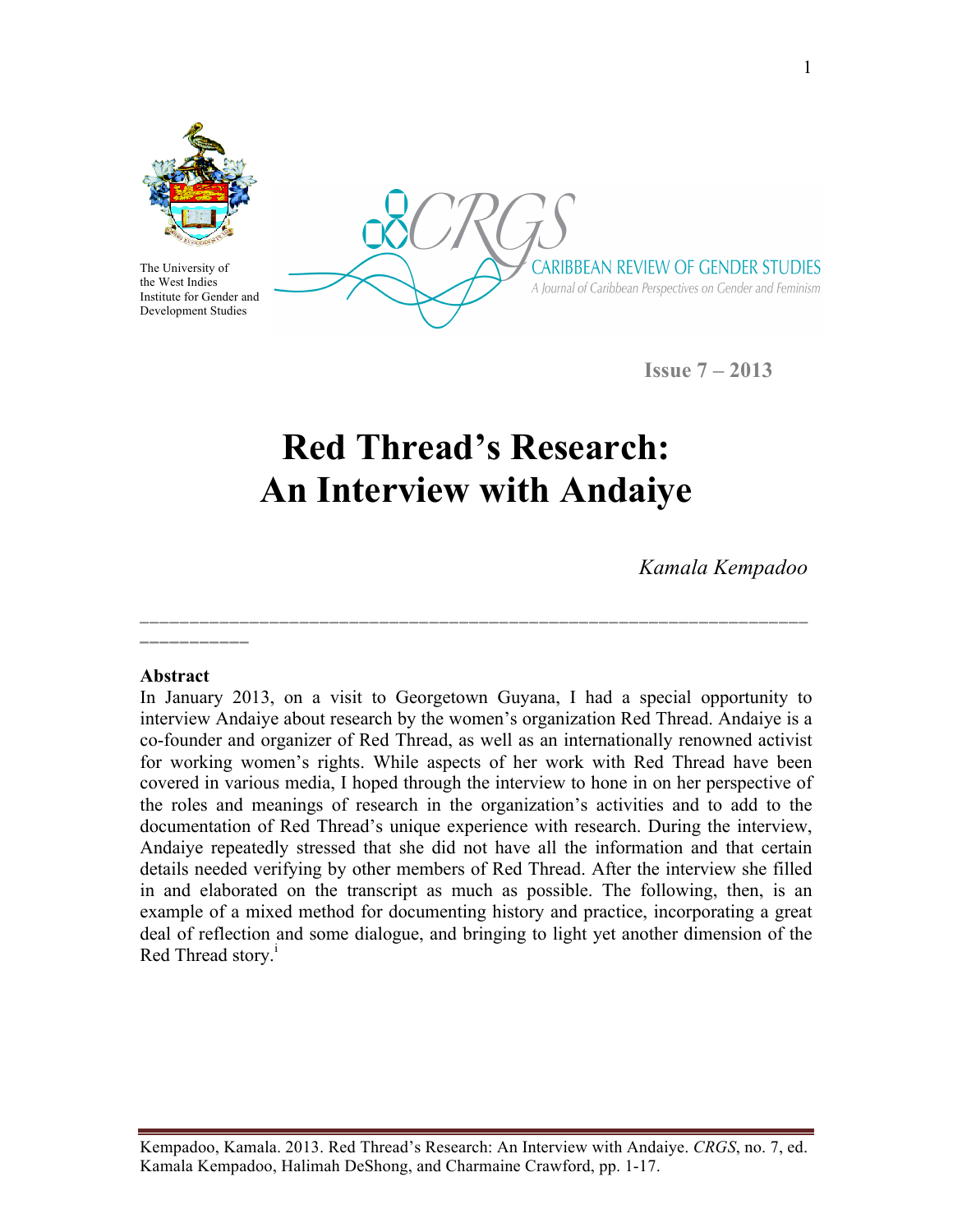#### *Red Thread has remarkable experience in doing its own research. You mentioned before there were three different phases in the development of the research. What name do you give those phases, how do you identify them, and what characterizes them?*

I think what I really meant was that there've been three phases in the development of Red Thread, and that the kind of research we've done, our reasons for doing it, and how much it's been part of our organizing are inseparable from those phases. The identification of the phases can't be via the research in the first place. Because I believe that our research changed fundamentally in our third phase, and that doing it changed us, I want to focus on that phase after briefly describing the other two.

The first phase was the income-generating phase… From 1986, when we were formed, all the way through to about 1992–93, our main aim wasn't building an organization; it was to build an income-generation project which could provide reasonable income for a few hundred women. That's what women we were in contact with asked us to do; they said they weren't interested in "politics" (we were all then associated with a political movement, the Working People's Alliance [WPA]);<sup>11</sup> they needed income. But the notion of doing an income-generation project alone drove us crazy… Later on all of us came to have a lot of respect for the income-generating part of our work, but in the beginning some of us were very mortified that we were doing this. We had some clear political ideas that we took with us into Red Thread. Since we were all committed to working with women across race, we based ourselves in urban and rural communities that were Indo-Guyanese, Afro-Guyanese, or Indigenous. Also, we all believed that women should not be organized into arms of political parties; that if we organized that way our interests would never be central. Red Thread was therefore independent of the WPA; we never reported to the party on what we were doing. We also never asked any woman what party she supported or if she supported any party at all.

What Red Thread did from the very beginning always tended to be creative and innovative. This stage was led, I would say, by four of the founders: Jocelyn Dow, Bonita Harris, Vanda Radzik and Danuta Radzik.<sup>iii</sup> Many women who joined already had embroidery skills, but I remember Red Thread bringing in artists we knew to talk about design and colour. We used the embroidery the women made to sell, and for them to tell the stories of their work and culture. This process was a kind of research which opened up conversations across race/cultural divides; they were what Jocelyn calls "triggerpoints". The other research we did in this period, three oral histories of Indo-Guyanese sugar workers—Rookmin, Etwaria and Indra—were recorded in booklets by Danuta and then "translated" into a slideshow by Karen de Souza, another founder and later, coordinator of Red Thread, who had the same aim. These were to be followed by stories of other women. So we never did "only" the income generation, but our perspective on what more we had to do could be described as "consciousness raising", which is the opposite of our perspective now.

Phase 2 began in about 1992–93, and what had brought Phase 1 to an end was that we stopped the income-generating. It wasn't economically sustainable. This changed us in many ways. Naturally, a large number of women moved away [from the organization] since their primary interest had been income, and what remained in Red Thread was a

Kempadoo, Kamala. 2013. Red Thread's Research: An Interview with Andaiye. *CRGS*, no. 7, ed. Kamala Kempadoo, Halimah DeShong, and Charmaine Crawford, pp. 1-17.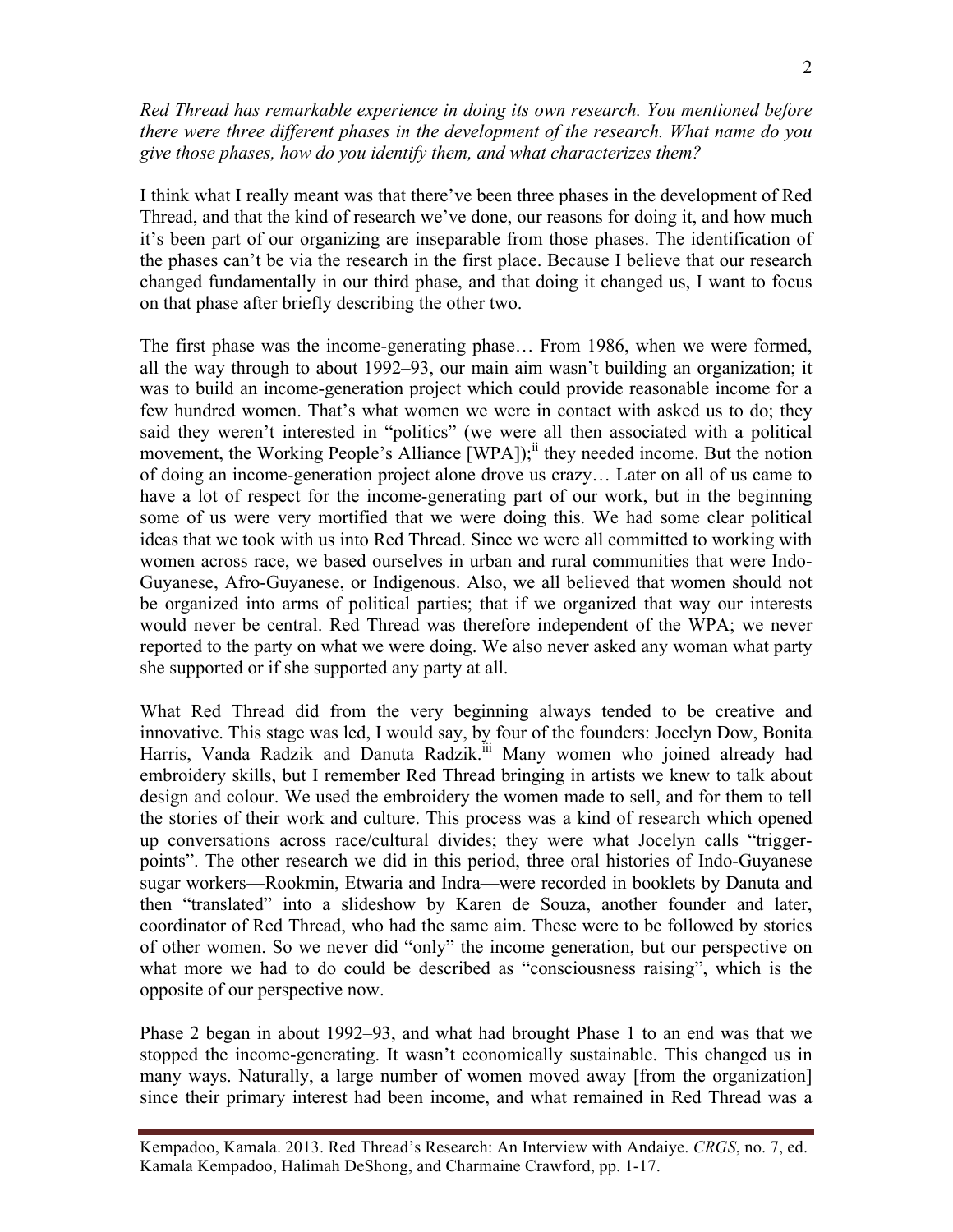small, hard core of women, one of whom recently told me that she stayed (and she thought the others did too) because she couldn't bear for Red Thread not to exist for two reasons. One was that she'd learned something that she wanted to tell other women, and the second was that when she wasn't at Red Thread she felt she was missing something: Red Thread was a place where you could express what you were thinking and feeling, a place which said you didn't have to follow the tradition of what women were supposed to do and be, and a place where you discussed the why of events and developments in the country that you didn't fully understand, the why of your experience—the overwork, the violence, the no money, the family stress and conflict—which she'd never heard explained before except from a religious point of view.

By Phase 2, of the seven co-founders only Karen and Vanda were still active, Vanda running a Red Thread press we'd started. Another founder had migrated, I was away ill for a long time, and the others were doing other work. Each one followed her particular passion, for example, Bonita worked almost completely on ending violence against children. The bond the core developed with Karen in this phase was fundamental to their commitment to Red Thread's survival for years.

In Phase 2, Red Thread did research on domestic violence and reproductive health (two issues but one questionnaire) and sex work, which you (Kamala) were in some way involved in as well. It seems to me that in that phase, the impetus for research came from Karen, or sometimes from somebody else—Linda [Peake], or you—*with* Karen.<sup>IV</sup> Linda was doing her own research when she first trained Red Thread and other grassroots women to do fieldwork; the Red Thread women included Karen, Joycelyn Bacchus, Halima Khan, Vanessa Ross, Chandradai Persaud and Nichola Marcus. They then did some more training and research before embarking on the domestic violence research, which was a Red Thread project. Although it was initiated by Karen it was pushed by the other women, not least because it contributed to an incredible and far-reaching initiative they'd started—led by one woman, Cora Belle<sup>v</sup>—to buy our own centre. Women gave up their stipends for a year to achieve this! The payment for the domestic violence project was donated to that fund. Linda donated the fee that the funding agency allocated to her as chief researcher, and others gave most of the much smaller amounts which the agency allocated to them. The connection with our other work was that we'd done numerous community workshops on domestic violence and had written, recorded and aired a radio serial on domestic violence. With the sex workers, we did three pieces of research: one was a sero-prevalence survey which we did for the Caribbean Epidemiology Center, CAREC (which I don't think we should have done), and another was a needs assessment—what problems they were facing from police harassment, robbery and rape, physical and verbal abuse from clients, and pressure from families and religious bodies, and how they could address these problems; out of this we proposed to them that they form a group, and they did form a group which worked with G+ (Guyanese People Living with HIV and AIDS). But I don't think that we had worked out at that stage how to use research in order to strengthen organizing—women's self-organizing. It's at Phase 3 that it seems to me to change.

I think we can see a line of continuity between the research in Phases 1 and 3—both were about women telling stories about their lives, but in spite of the similarities, there's also a

Kempadoo, Kamala. 2013. Red Thread's Research: An Interview with Andaiye. *CRGS*, no. 7, ed. Kamala Kempadoo, Halimah DeShong, and Charmaine Crawford, pp. 1-17.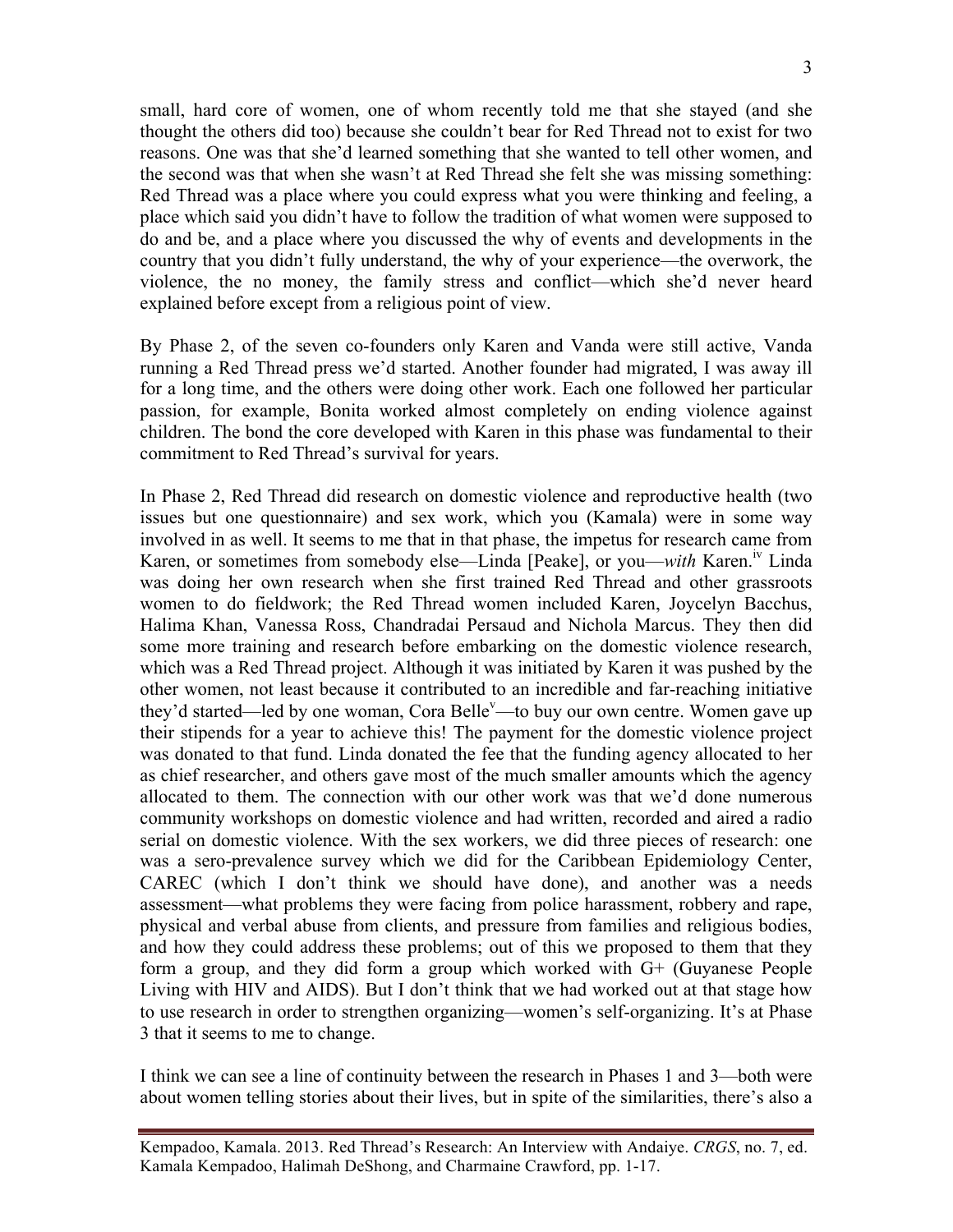big difference. It's at Phase 3 that we begin to go for information on "what life is really like for us down here"<sup>vi</sup> for grassroots women.

Phase 3 is to me, then, the interesting phase—the phase at which research becomes organizing. But I'm getting ahead of myself, so let me do the politics first. I've heard it suggested that the relation between Red Thread and the Global Women's Strike, which came out of the Wages for Housework Campaign, is limited to me. The reality is quite different. I had met them [the Campaign] ever since. I went on a church occupation in London with them<sup>vii</sup>, and we worked together in Beijing<sup>viii</sup>. What happened first with Red Thread was that when I told the working-class women—I used the phrase that came from [Selma] James—that housework was the production and reproduction of labour power, I was about to explain what that meant when their faces lit up. And the thing that came to my mind was Walter Rodney once telling me that over and over again he had taught students at university level the Marxist principle that workers produce surplus value, and they would take one month, two months, three months, four to understand this. Then he went to Linden [the bauxite mining town in Guyana] and he said basically, "Yuh'all does produce surplus value" and he said the response was "Yes, right. Next"—meaning that what he had done was to uncover a fundamental truth about their lives, which they therefore "knew" at some deep level—and that's the response I got from Red Thread when I said that they produced and reproduced labour power. They really understood it.

A piece of it was pride that somebody feels that all that stuff which you do is actually work and is not being dismissed. But the thought that this "thing"—I mean capitalism is not a word that Red Thread working-class women would use, but it's thrown around in front of them—the thought that capitalism has at its foundation their work was "empowering"; they liked it. Let me just say that: they liked it. Later they said that it was one of the things they remembered from Phase 1, that occasionally I talked about counting women's work. And at that stage it wasn't connected to a Red Thread politics and we weren't in touch with the strike. We just talked about counting women's work, which of course I'd got from the strike.

#### *This was in the income-generating phase*?

Yes, and in that phase, another of the founders, Jocelyn (Dow) often did discussions with the women on valuing their labour, although she and I never even talked about where her head was going with that, I just knew it was something she talked about a lot—valuing labour, valuing the resources around you, was her phrase, "the resources around and in you" —the resources in the environment and the resources in your own labour. She was very concerned that when people were pricing things they always started with the point at which something was being produced; for example, in Indigenous communities the women would never count the labour of gathering the materials that were going to be turned into a product. She wanted them to know that they had to put a price on these "free" resources and this "free" labour. So that had been there from the very beginning, but not put forward as "this is going to be THE politics" or anything. Maybe the best way to put it is that the whole question of invisible and unwaged work was a thread in what we were doing and saying but not yet fundamental to it.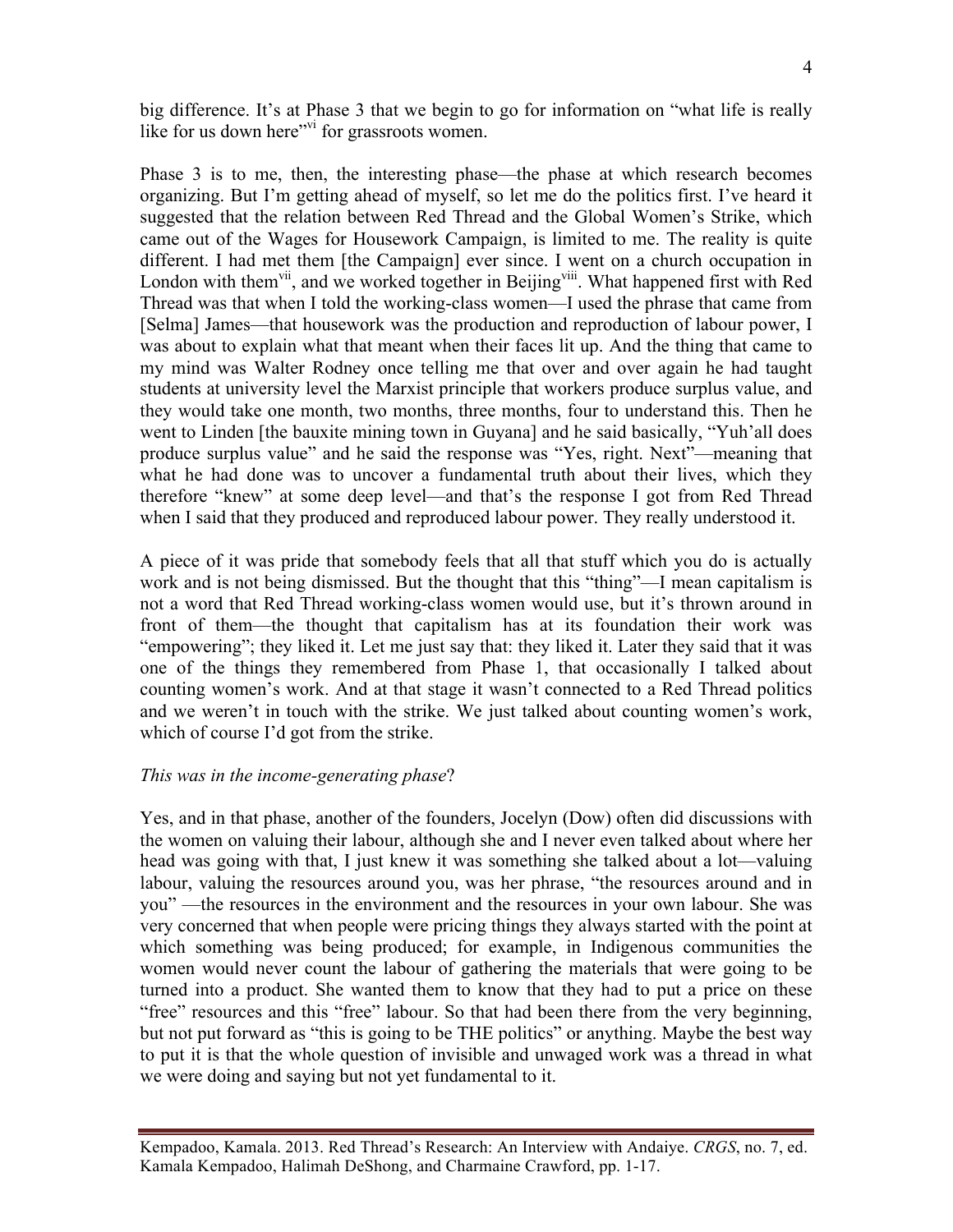But in Phase 3, the time-use survey was seminal; although, of course, we didn't fully understand in advance what we would find and where it would take us. It was seminal, but at the same time, they [Red Thread women] couldn't bear the process of doing it. The four women who did it were all working class, two Indo-Guyanese, two Afro-Guyanese: Nicola, Halima, Jocelyn and Chandradai. It was hard to do…They did the most painstaking thing, which is diaries. First, they did their own for practice, and then they went to other women. In some cases they felt that the women were able to make their own records, and in other cases they felt they had to make the record. One of the reasons for them sometimes doing the record, apart from the obvious ones like literacy and women forgetting the details of their work, and so on, was that by then we had talked about things such as simultaneous activities—what people call multi-tasking—and "ordinary women" don't know that they do that. So that when they looked back at a diary recorded by somebody who was recording herself, it would not be there—the fact that at the same time she was cooking she was also doing whatever else, minding the child, and so forth. That was one reason. And the other thing they had been very attracted by, which other people were not looking at, was what Selma called emotional housework. And none of that would be recorded by women normally. The Red Thread women were very excited at the notion that one was supposed to count all that worry, they would say, "all dat worrying because de money cyan' do"—all of that—the placating of the man, if there was a man, care of the child, holding the relationship together, and so forth.

#### *They were counting emotional labour too?*

Yes. Everything in life that had most burdened them, and they thought burdened just them, was now to be counted. So it was a pain in the ass…

#### *How was it counted, in terms of hours, minutes?*

The duration of each task was counted by the minute or by the hour and minute, depending on the task. I know nothing about scientific research. I doubt that we had the skills to do what people would call a scientific piece of research, although all of the core except me had been trained to do research during Phase 2. But there's a woman in the International Women Count network, of which I'm a member— Solveig Francis—who has long been the person that would deal with statistics, and so on, who was becoming experienced in the methods of counting women's work. Along with Selma, she helped design the time-use survey and as it was being administered she helped whenever asked. But this was, without any question, their baby—Joycelyn's, Chandra's, Halima's, Nicola's. You know, Solveig is not here (in Guyana), and this was pre-Skype, 2000 to 2001. Then, they were often out of town, far from where Karen and I were. So they worked problems out as they came up. Until that moment it's theory.

#### *So, the women were very engaged and completely wrapped up in doing this.*

I want to be fair to what happened. They got completely wrapped up in and fed up with the entire process, which they found really, really, really hard. Really hard. I mean let's face it, it was a very burdensome thing that they were doing…They were in tears some days, because of all kinds of things: having to babysit and do housework for women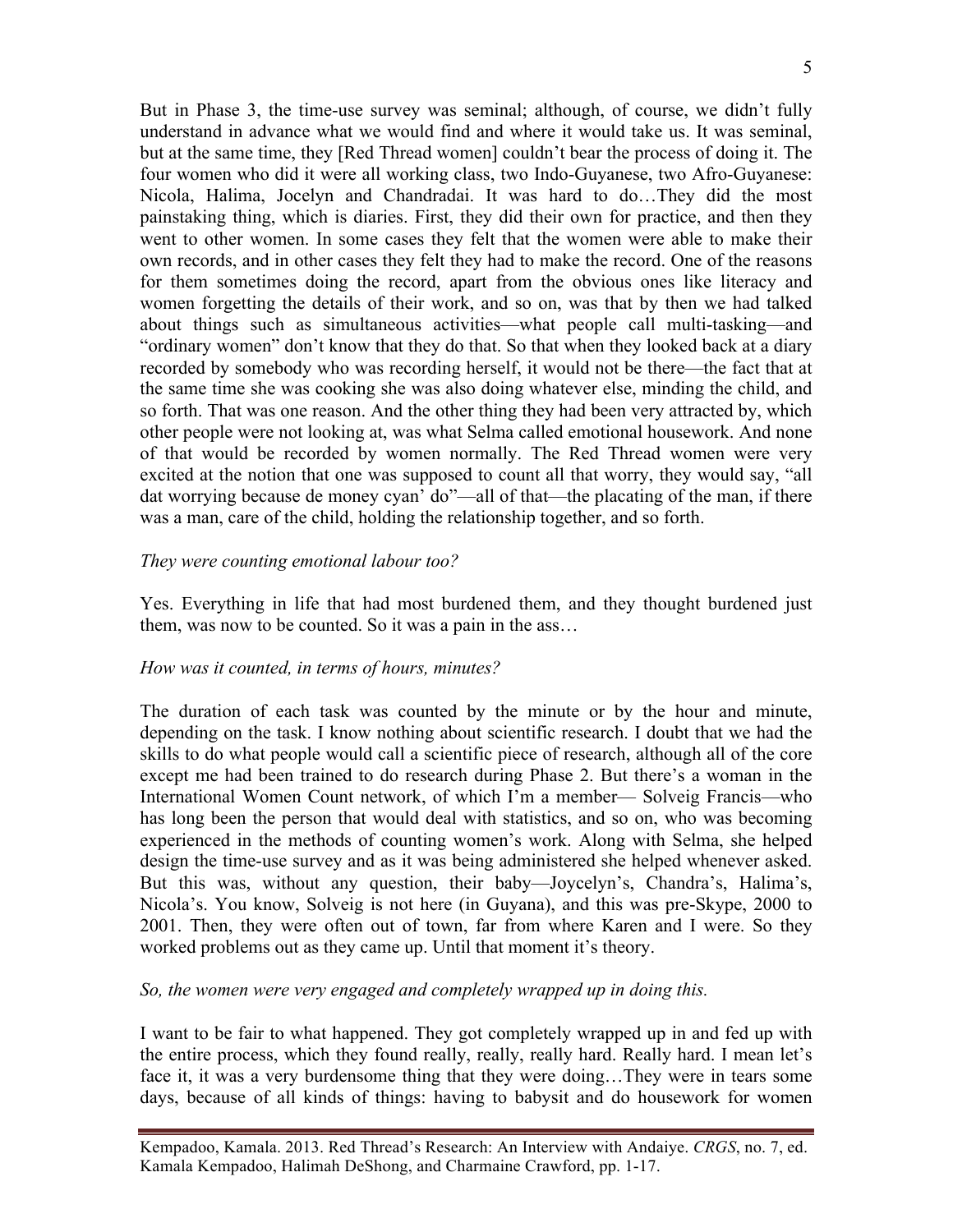whose time use they were doing so the women could be partly freed to do the diary, having to go back to the same house four or five times only to be told in the end that the woman wouldn't do the diary, usually because the man had objected, having to do the diaries hiding from husbands and partners who didn't want the women to do them, the men who shouted at them—I can't remember the stories, they all tended to be so dreadful—having nowhere to sleep, being bitten by swarms of mosquitoes, being bitten by centipedes, they found the thing awful to the point where it was often clear that they had lost sight of what it was about. In some Indo-Guyanese communities people were afraid of the Afro-Guyanese women and even if they did the diaries they were tense and fearful. Who else but grassroots women would have persevered through this whole process!

## *Who designed this method of doing research?*

There were two or three methods that people were developing of how to do time use, and diaries was the one we chose. That's the one that we, not Red Thread alone, but with Solveig and Selma, chose, as making sense. It was also the one that made most sense for grassroots women—both those doing the research and the women whose time use they were researching. When the diaries were finished, they sent what they had to Solveig, who was beside herself with excitement

## *They had recorded everything!*

(Laugh) It just became "we did this thing!" Then you're hearing what you had hoped to be hearing all the time, about what it is that they were learning, what they were seeing, how much they were seeing the samenesses of women's lives, how much they were also seeing differences in women's lives depending upon race, depending upon which part of the country you came from, depending upon whether they had electricity or running water—what some might call obvious things. But the point is that nobody told them, they uncovered it for themselves. And they uncovered more than what was already known because they were grassroots women engaging grassroots women.

One of the striking things in the first phase of Red Thread was how little the women knew of each other. I had not realised that Guyana had grown quite that divided. The difference I'm drawing here between "them" and "me" is generational. I grew up in a Guyana which had not been physically divided by the violence of the early  $1960s^{ix}$ . I don't mean that there was no racial conflict between Indians and Africans; I mean that we were not ignorant about each other—though we were very ignorant, most of us, about Indigenous peoples. I remember when Red Thread had our first Encounter, which was our notion of an annual general meeting, all the women came in dressed to the nines, the Afro-Guyanese women looking like they were going to a party. And I remember a stiffness on both sides. And later, when there were food shortages and some relationship had grown sufficient for women to be collaborating—"I could buy so and so in Linden if you buy so and so on the West Coast"—the women were shopping for each other in that kind of way, and they were beginning to hobnob with each other. I remember the total amazement of Indo-Guyanese women from the West Coast when they went up to Linden. They came back and said "They poor!" People had told them that Black people weren't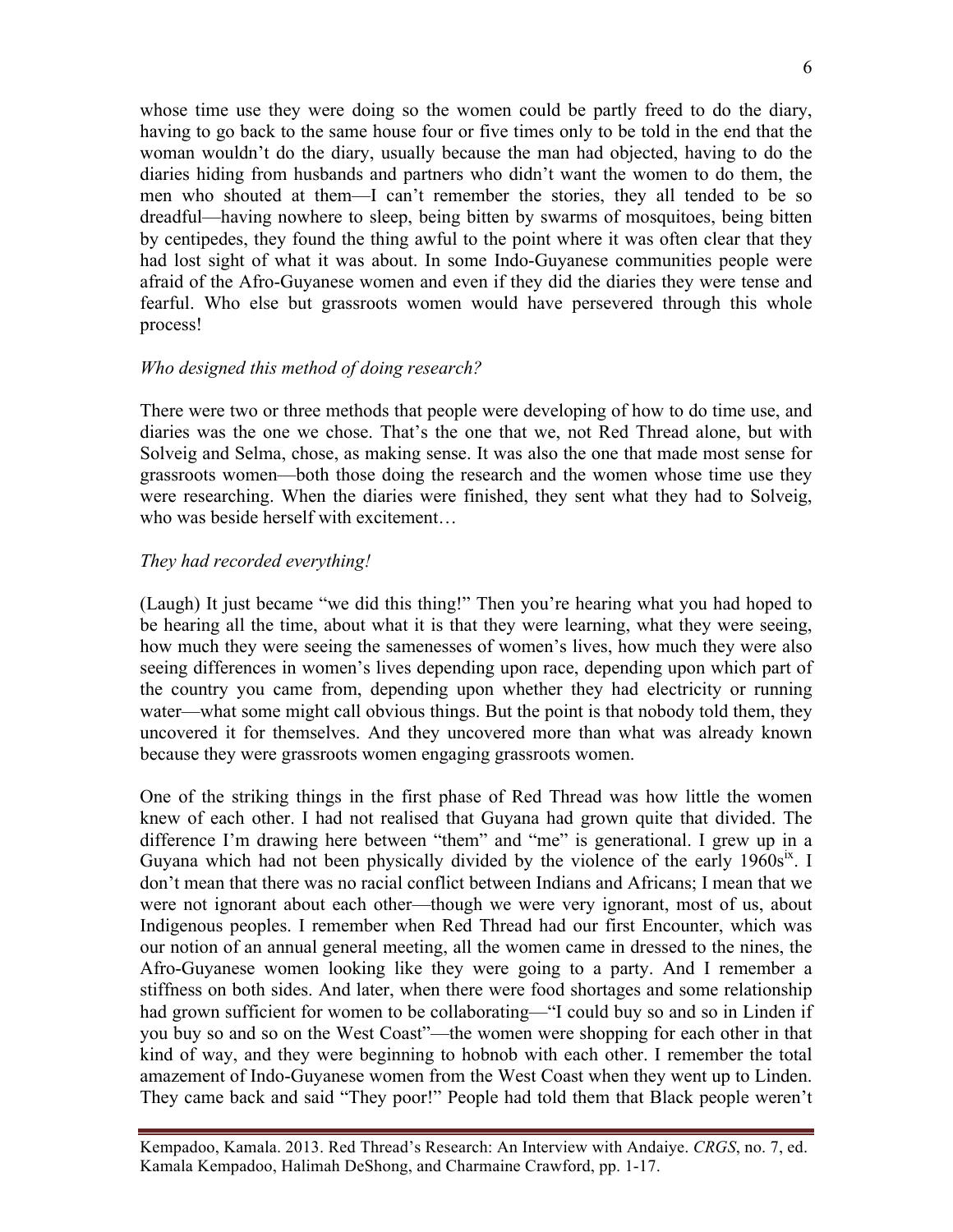poor, and Black people didn't behave as if they were poor... The Afro-Guyanese women had the same response when they went to the homes of Indo-Guyanese women. So they were always full of these discoveries about each other, of what seemed to me to be perfectly normal things. I remember another day that was totally mind-blowing to them was when Sistren brought a video in which the sugar workers were Afro-Jamaican.<sup>x</sup> Oh, they were beside themselves. Never in their life had sugar workers been Afro, anywhere $x_1$ .

So the discoveries via the time-use survey included things of which I would have said "everybody knows that", but everybody didn't know that. I remember when Cora went to the Pomeroon and saw Indigenous people who were in fact bonded labourers. She came back and said to Black people in town, "Do not ever let me hear you say again that you are the poorest people on the face of the earth. I just see the poorest people on the face of the earth. Just shut up yuh mout' in future." They didn't know that there were so many Amerindian people who had no running water. That they were walking to creeks for water, and so forth. And those who knew never told them. So as I've said, with the survey they saw both the absolute sameness of the housework and the ways in which the intensity of the housework varied because of race, geographic location, and so on. It was a real process of discovery for them, for the women who were the researchers. And, to me, it really changed them. One of them told me that in spite of the frustration they felt doing the survey, even at the time "it brought to life everything about our lives", adding, "Even when we used to have the discussions about counting unwaged work, it was never as real as with the time use." Since they counted everything. including emotional work, they were really—literally— counting "everything about our lives".

*Clearly the RT women were looking both at their own lives and looking at and helping to document the work and lives of other women. Were those other women who were being researched expressing the same kind of enthusiasm, or curiosity, or awareness? I mean,*  was there any way to see what kind of impact the time-use survey had on the larger *population that was interviewed?*

As I remember it, they got different responses from different women. The survey involved 101 women. There were clearly women who were doing it only because we were asking them to do it. But there were others, as I remember from the reports at the time—with whom there were moments of recognition, there were moments of surprise, there were responses from the women in relation to their own lives, as if they were looking at these lives from inside/outside, for the first time. And what certainly happened across the years is that one of the women who'd administered the time use would tell us, "Let's ask so-and-so to do that", and we would ask, "Who is so-and-so?" And they would say "Time use". So that's where they know the woman from and had made sufficient contact with the woman, who was still there to be called on. I think some of those women went into Grassroots Women Across Race.

#### *That's another organization?*

We're now thinking for the first time of expanding Red Thread, but we weren't [doing] that before] because the one absolute qualification for being in Red Thread from early on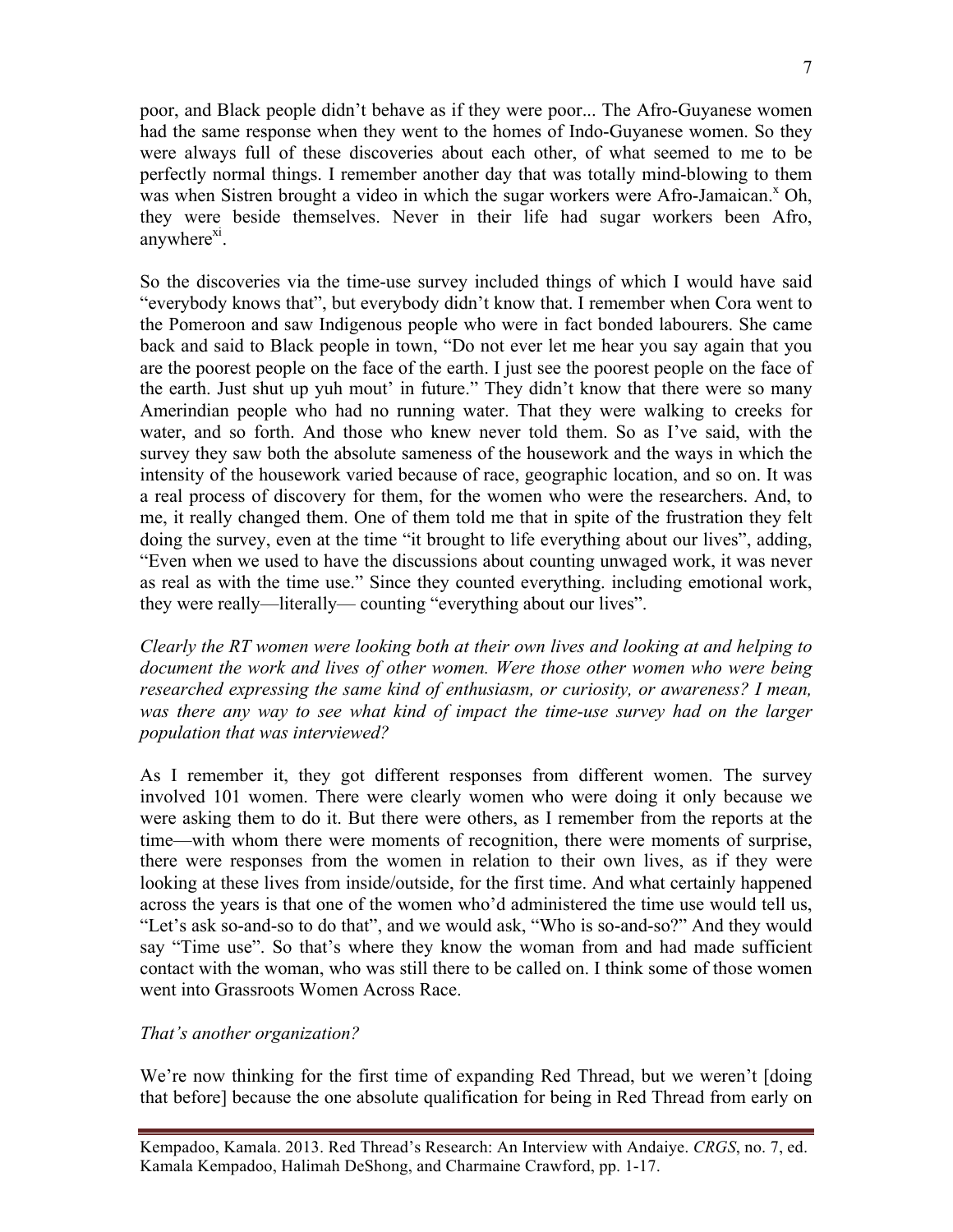was anti-racism. This is not in plentiful supply in Guyana. Not. There would be people who would say publicly they were Red Thread, and then we'd be climbing under a table because they would go somewhere and say, "Oh those \*\*\* coolie people" or "These \*\*\* blackman" or "These \*\*\* buck people…" I'm not saying that everyone else is a racist; I'm saying that not many people are anti-racist. So the first way that we dealt with that after the income-generating phase was over was by keeping Red Thread like it was, a very small but solid and reliable core, and having networks. The first network was Grassroots Women Across Race (GWAR)—across race means that you are willing to work across race. It doesn't mean that your head has reached where it should reach in relation to anti-racism, but that you're open to others. And then we expanded what we wanted—nobody ever discussed anybody's sexuality but I watched the whole of the Red Thread core become, in addition to being anti-racist, anti-homophobic and anti-violence. Those three. Of course, we also support the rights of people with disabilities (which is why our centre is wheelchair-accessible) but we're less active on that.

But now we're beginning—just beginning—to say in relation to Red Thread itself, you can be a member if you are either already anti-racist, anti-homophobic, and anti-violent, or really open to these principles, because it's too incestuous just to keep the core—you know, as if "we're the pure ones." I think we've come to this stage because we're all so much more confident in who we are. But GWAR was the first network we created, which at one stage…it had 60-something, 70-something women. Not all over the country we've always been weak in Berbice<sup>xii</sup>—but in parts of the interior, and other parts of Guyana.

#### *And that in part also came out because of the survey?*

Yes. So a lot of the other "research", which we in all honesty never thought of as research at all, in Phase 3, was directly connected to the time use…More than once we were planning an action, and it would seem sensible to say "Go do a diary. Let's see what that is." Sometimes it was "Go do a diary for a day", "Go do a diary for a half-day"—it tells you something that you want to know. It became a method that came to make sense to us, as a way of finding out what you couldn't find out any other way. So, directly connected to counting work and the valuing of work, would be, after the time-use survey, the flood research; we counted what the work of coping with the flood was for women. One reason we did it was the amount of racial tension we saw at a post-flood meeting of about 300 Afro- and Indo-women at the centre; the time use uncovered for us and for those women the amount and kind of work they were all doing, across race, for their families and communities to survive.

Another kind of "research" we did after the time-use survey was the price research around the introduction of VAT, showing the effect of VAT on our budgets. We did "case for" research to argue for increases for pensioners and women on public assistance, based on careful recording of their budgets… We could never get a whole large group to do it, right. But we didn't even care about that because by then —we're talking about two or three years ago—by then we knew what it was that we were seeing. We knew what it was we thought. We knew, and we wanted to bring it alive. And in a sense some of the "research" was not to find out anything at all, it was to demonstrate.

8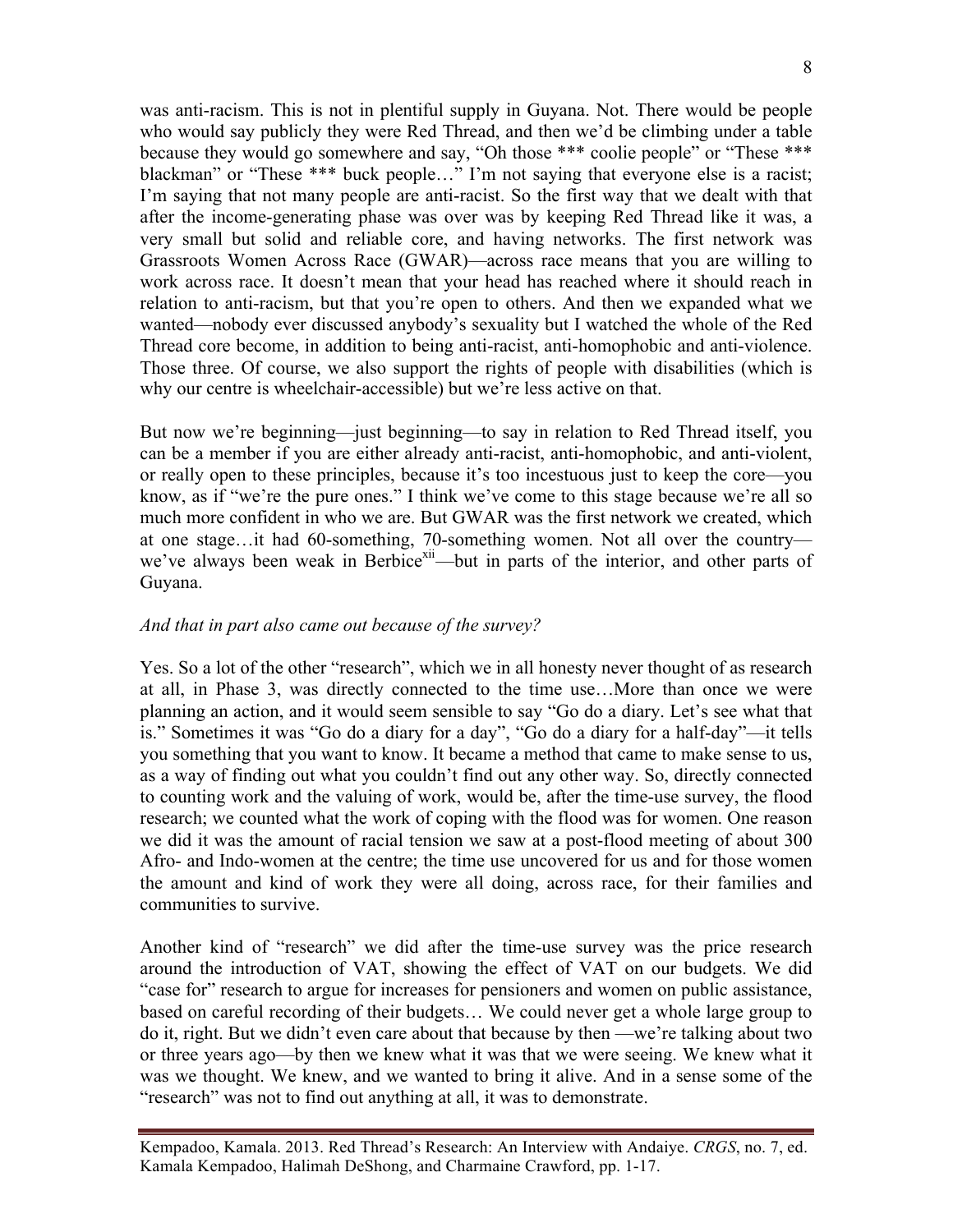*After collecting the diaries—the women do the diaries for these various purposes of documenting, making public statements, etc.—how is that information analysed? For the time-use survey, for example—did Solveig analyse it and then bring it back to the organization? And the organization was to carry it forward?*

Yes, Solveig analysed it, always consulting us. It was a long back-and-forth process which started with all of us reading all the diaries and Solveig proposing a chart which we worked on and then entered the information into and sent back to her. It went back and forth. But we never really did anything with it outside of using it ourselves. It's down on our work plan every year to publish it, but it never felt like it was important outside of … hm ... OK, yes, it's important. It's important from the point of view that it was grassroots women who surveyed the time use of other grassroots women, and did it for themselves and other women; it's also important for the findings. As far as we know, it's the first-time use of grassroots women by grassroots women. So it would be valuable to publish it

But publish how? When I look at the research we did in Phase 2 what I see are reports, and the reports could not have been intended for them [the women who did the research]. So for example, when I look at the bibliography for those reports I laugh out loud, because I don't know what many of the titles mean, so why would anybody else? I'm not saying there was an active hostility to publishing the time-use survey—it's just that we've used it over and over again in all kinds of ways. I wish I could find all the ways in which it's been used. But we're always alluding to it, we're always pulling from it.

# *It provides a knowledge base for RT?*

Yes. I mean we and the women we work with are very happy when [we make things] like leaflets…We really did get into doing things like that, because they would be so accessible to the people whose lives you were talking about, and the other forms like reports were so inaccessible. I'm not saying there's no way of publishing findings in an accessible way but I don't know what it is. We don't know.

## *Do the women in RT, who conducted the time-use survey and these other projects around the floods and VAT, and so forth, consider themselves researchers?*

They used to. And if they don't now, that would be my "fault". When I came back to Red Thread in about 1992 after I'd been ill the first time, I was pissed because they would describe themselves to me as community facilitators. And it very much expressed an usand-them relationship with the community that I didn't think was a good relationship...

I don't know if I could put a word to what they are—but they certainly think of themselves now as, and are capable of, finding out whatever they want to find out, and of being able to increasingly record it in some form that can then be taken and made some use of, and so on. So it's a skill and competence they feel good about. They feel what we all feel when we master work, especially work which we're told is beyond us. That feeling had begun with the Phase 2 research and grew with the time-use survey.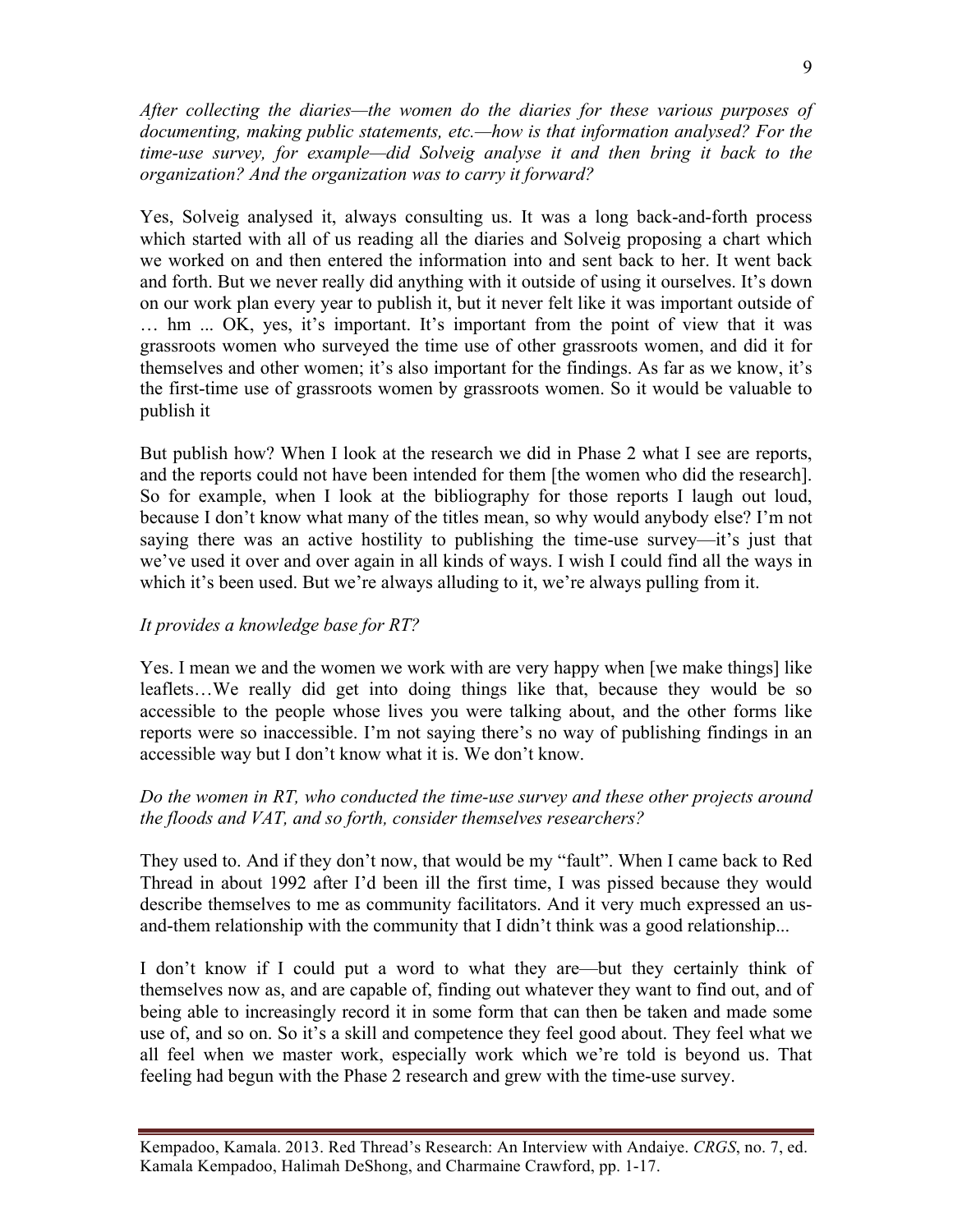*Was there any particular kind of training that happened within the organization before doing any of the research?*

As I mentioned earlier, in Phase 2 they'd been trained in participatory research methods, qualitative and quantitative research methods, but the main focus was qualitative research. Both before the survey and after, a lot of the work that had to do with counting the work and then counting other things about grassroots women's lives had been done with me...From counting time use we went to counting what money women got or didn't get for their work. Before Red Thread went to other women we would talk about what we wanted, we would talk about where we thought we might get it from, we would talk about how we thought we might get it. Often enough the women doing the research knew more than I did. And often there was a degree of trial and error. They would go and come back and say, well, that didn't work, and so on.

Whomever you are talking about—pensioners, domestic workers—in however small a number, we were always testing to see what is the way we would get it out of them, the "it" being what you had gone to retrieve, because you already knew it was there.

I remember in particular, when they were talking to other women about how they managed their budgets —that was a trip. They were talking to other women just like themselves, and if you are talking to women just like yourself you both know more and you know less. So, you know more because that's your life as well, but you know less because things don't seem surprising. I remember the biggest thing we had to go back and forth on was this: they thought it was completely normal to come back with findings that said that "So-and-so earned or was paid a total of G\$30,000 and spent G\$100,000." They thought there was nothing weird about that because that's just how they lived themselves. So they would come back to me and I would say, "Whey it (the rest of money) come from?" and we'd play with that and they'd go back and they'd see something else, and so on. And in fact in the process we all learned a lot watching them look at themselves, look at all kinds of things, including that when that's the kind of budget you have what slips is food, that's what you spend less on.

## *So you had a very instrumental role in asking the questions and setting up the time-use survey?*

I was a kind of conduit between the women here and Solveig—at the time, I was the person who knew both. So the to-and-fro is, they tell me the piece that they know, which is usually more than I know, and something then occurs to me that I put to them, and so on, so it's a conversation. A conversation which can take a long time, but which I never thought of for one moment as training, except insofar as you hope that you wouldn't have to do that all over again. They do very well for themselves now.

*A question in my mind, as I'm listening to you is, how does an organization like RT build upon this experience? I'm seeing the information being collected by "grassroots" women, the analysis happening elsewhere and some of the probing coming from another group of people*.

Kempadoo, Kamala. 2013. Red Thread's Research: An Interview with Andaiye. *CRGS*, no. 7, ed. Kamala Kempadoo, Halimah DeShong, and Charmaine Crawford, pp. 1-17.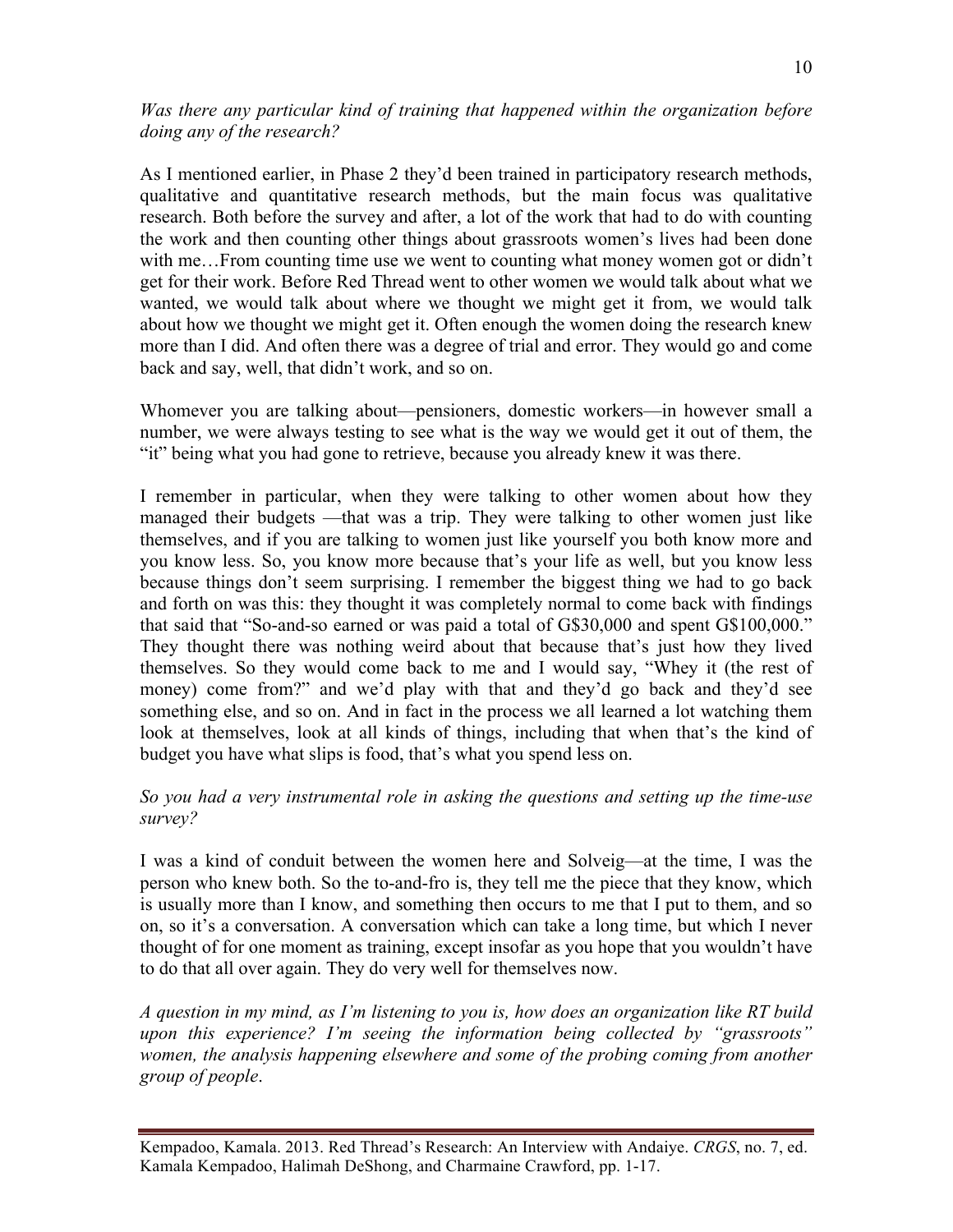First, the three groups you identify: grassroots women, which you put in quotes but we don't; Solveig, the "elsewhere" where the analysis happened; and me, where "some of the probing [was] coming from …". Of course we have different skills—but they're not a hierarchy of skills. I have the skill of probing but I couldn't have collected the information that Halima, Joycelyn, Nicola and Chandra did and I couldn't analyse the information as Solveig did in consultation with us. All of it was a collaboration. More generally, the only thing I can tell you is that on the research and analysis skills the need for external help becomes less and less. And that is really just literally true. When we've done the mini time-use and other surveys I mentioned, we analyse them ourselves. So that leads into my response to your question, "how does an organization like Red Thread build upon this experience [of doing the time-use survey]?" The time-use survey changed all of us. It opened the way to what came after. I could show this better if we were better at documenting what we do. That's one of the main things I would like us to do. And it can't be us in Red Thread doing it. We've obviously made a mess of it so far, because we are not a writing unit and we haven't used video systematically either. And we're very pressed for time to get things done.

#### *You mean documenting the organization's work?*

Yes, and within the organization's work, very crucially the research. Documenting what we do. Every time I write project proposals, although that's beginning to be done by others as well, every single time, as I'm writing about work we've done, I have to sit people down and say "and then what", "and then what"?, and so on.

# *That's why I am curious about the role that you have, in probing, and asking those questions, and perhaps guiding.*

Sometimes I'm only probing for information about what we've all worked on. Sometimes I'm probing for ideas. I am older than all the others, and there is a different experience I have, including more formal education, and I do that—the probing and the sorting and the documenting—better than others in the core do, up to now, yes. That's true. But it's a constantly evolving relationship, and we all are very conscious of that. I don't mean that I am making it evolve. But the way other Red Thread members talk to me now is utterly different from how they spoke to me even two years ago, and what they know and what they're sure they know is different. It's different, and it's good. Not only in relation to research, but generally, I am what you call the prober, I would call it the pusher. As I said, that's in relation to the living income issues. For violence it's Karen, and there, too, the relationship is changing. The they/us is changing. We operate as a collective.

*But organizations can sometimes be so determined by the persons within that organization that continuity is hard. People sometimes step out of an organization, and it moves into something completely different, or doesn't have the ability to carry forward what it had before. And, with your role being so central in such a process…?*

All of us are central. And all of us are very conscious that we intend to survive. When I got sick last year another of the Red Thread members said that in view of the fact that they have two "sickly" co-ordinators (Karen was also ill), she thought it was time to step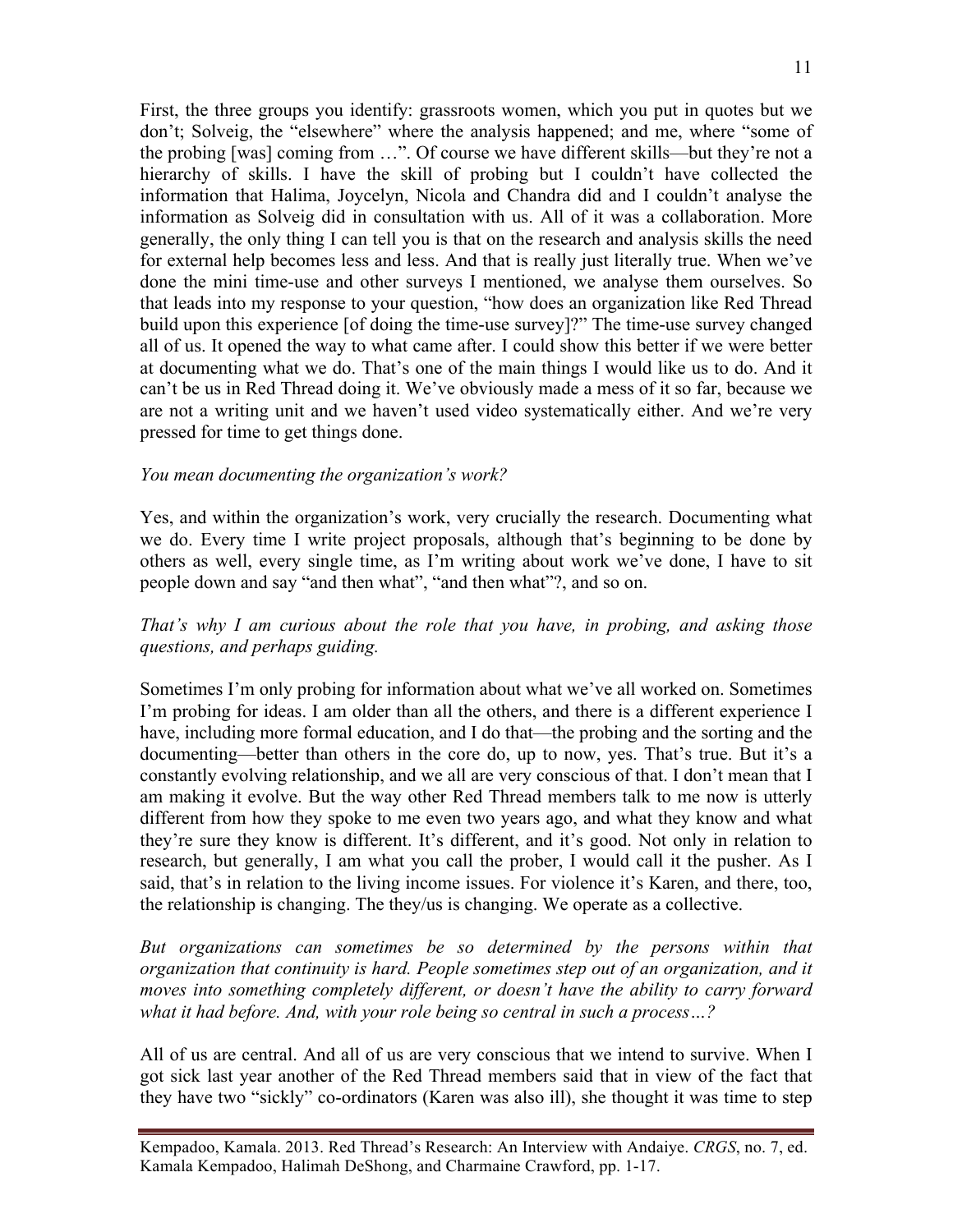up to the plate. And they would survive. If the "sickly co-ordinators" went under, they would survive. This is not a one- or two-woman organization.

…The region is full of what we thought were organizations that disappeared because one person left. Peggy Antrobus left WAND<sup>xiii</sup> and there's no WAND, and so on. That's an oversimplification of what happened, but it's not an oversimplification to say that Peggy's retirement meant that most of what was good in the old WAND died. But Red Thread will make it, and I think some of the things we will do this year will underscore that. We will make it because of internal strengths but also because we are part of an international network that has made and continues to make a lot of difference to our organizing, as we do to the whole network's.

*Before we get into the future plans, I want to ask about lessons learned. Is there anything you think you may have done differently—any other way of collecting information, any other kind of method? The diary method is an important one, but is there anything you tried that didn't work so well?*

Well, there are some things I can't answer because I literally just don't know. One of the things I do know about is that we tried to do political report cards (that is, reports on what action political parties had taken, planned, or tried to take in relation to their manifesto promises), which were a failure…It was something that we wanted to do, it didn't come up because we wanted to go somewhere for funds, we wanted to do it. But I think by the time we tailored it to suit what we could go to a funder with, we were in trouble.

…As the main person designing the project, I had made a fairly fundamental error to start with, which was not seeing that the (political) parties that would respond to us were the parties that felt weak enough to need friends—that the ruling People's Progressive Party (PPP) certainly wouldn't feel that, but that the main opposition People's National Congress (PNC) would, but only in a half-ass way, and so on.xiv There were ways of getting past that, there were things that we could do, if we were not busy trying to follow step 1, step 2, step3, and so on, as we'd designed it. Because one of the things about funders, most of them, is that if you tell them in advance that you are going to do 20 steps, then you have to do those 20 steps, regardless of what happens… Funders don't have any room for trial and error, even when they're funding a pilot. So the rigidities of their evaluation, monitoring and reporting requirements, and so forth, throw you out totally…

So that is one project that I think was a failure, beginning with the failure of judgement on our part to start with, but very much because the project was never doable in the way that a funder would want. And so in the end it became not doable at all.

Some of the things we did in Phase 3 as far as I remember were unfunded. And those were the best we did. I don't remember reporting to anybody… except ourselves and other women we organize with. Except for a very few, funders constrain you.

*I want to ask you about funding priorities or research priorities from funding organizations. How has RT responded to that?*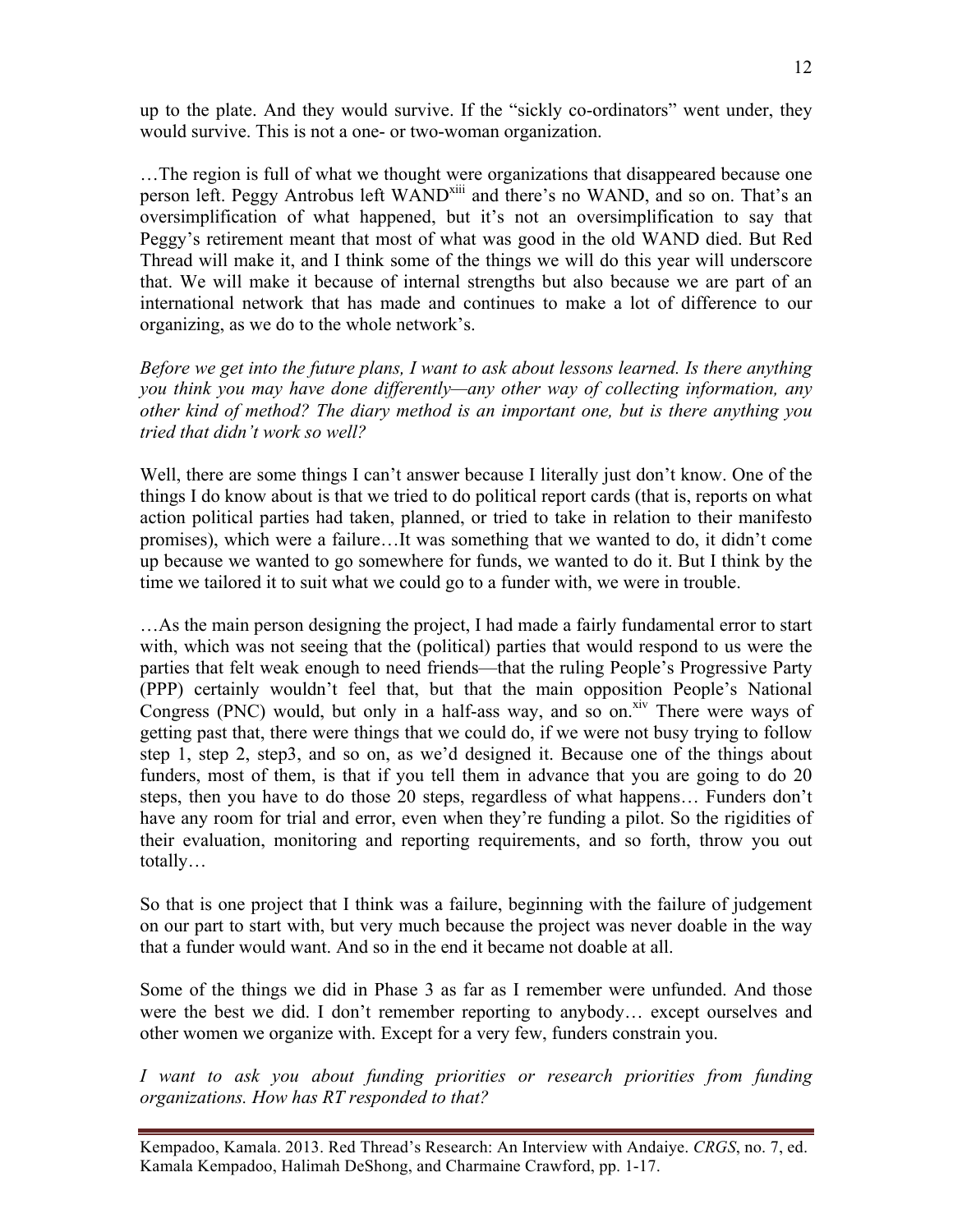I come out of a long, left-wing tradition which says be wary of certain institutions—I'm afraid of certain institutions. I no longer belong to the same tradition but I'm very conscious of what's been called the "NGO-isation" of the region: a use of NGOs to carry forward the neo-liberal project. And I'm not always sure that, however good you think you are, you have the capacity to turn their help into your self-interest or the self-interest of the people that you're working with. So, those people frighten me. But it really has not been many [that have funded RT research]—it's been CAREC, the IOM<sup>xv</sup>, and UNICEF.

Now with UNICEF—we didn't do the actual research, we facilitated it—it was to get children's experience of violence. And as I remember, that one made sense to me. This was a period not long after Karen did a vigil.<sup>xvi</sup> She was absolutely hysterical over the state of children, deeply, deeply upset. There was a time when she came and stood up next to me and stared into space, and I said, "What is it this time?" And she said that a mother had just come [to RT] because she thought that her three-month-old child had thrush. And what it was, was dried semen in the child's mouth because some blasted man had worked out that a child's instincts to suck could work to his advantage. She was going berserk. So in a sense, her going on the road with a vigil in 2003, or doing the UNICEF research in 2004/2005 all became part of, "what can I, what can we do about this"? So, responding to a request from a UN agency then made sense for us. The point of the research, like the point of the vigil, was to find a way to force attention to the traumas that were being inflicted on children and demand that government and all of us address them.

#### *Is there anything that RT is thinking about doing at the moment? Any new projects?*

We've designed a project, which is the closest we've ever come to designing a project exactly as we would like to do it. Whether anyone will give us the money or not…the project is ours. Now, there's one big piece of research that we did not build into the project because we don't have the capacity to do it—and didn't want to get diverted by it—a profile of domestic workers in Guyana. A group that we're really interested in organizing with is domestic workers. We're on the steering committee of the Caribbean Domestic Workers' Network (CDWN) and through the ILO, they're going to do a profile of domestic workers in Guyana and Antigua.<sup>xvii</sup> The idea started because I said at a CDWN meeting that I did not recognize the domestic workers of Guyana in anything that we were saying, and that we had to acknowledge that domestic work is not the same thing all over the region: it depends on your economy, it depends on all kinds of things. There's also going to be a difference between domestic workers in what they call sending and receiving countries for migrant domestic workers, and Guyana is one of the sending countries. Another possible difference is that we can find very few domestic workers who only do domestic work. They are sex workers, they are vendors, they are all kinds of workers—they run outside their house and sell two sweeties, come inside and sell beauty services, and so on. They have to do all this for their children to be able to eat and go to school.

We think that is a good thing to know, not for the sake of knowing, but for the sake of understanding what it is we're doing, because there are things people want us to do that

Kempadoo, Kamala. 2013. Red Thread's Research: An Interview with Andaiye. *CRGS*, no. 7, ed. Kamala Kempadoo, Halimah DeShong, and Charmaine Crawford, pp. 1-17.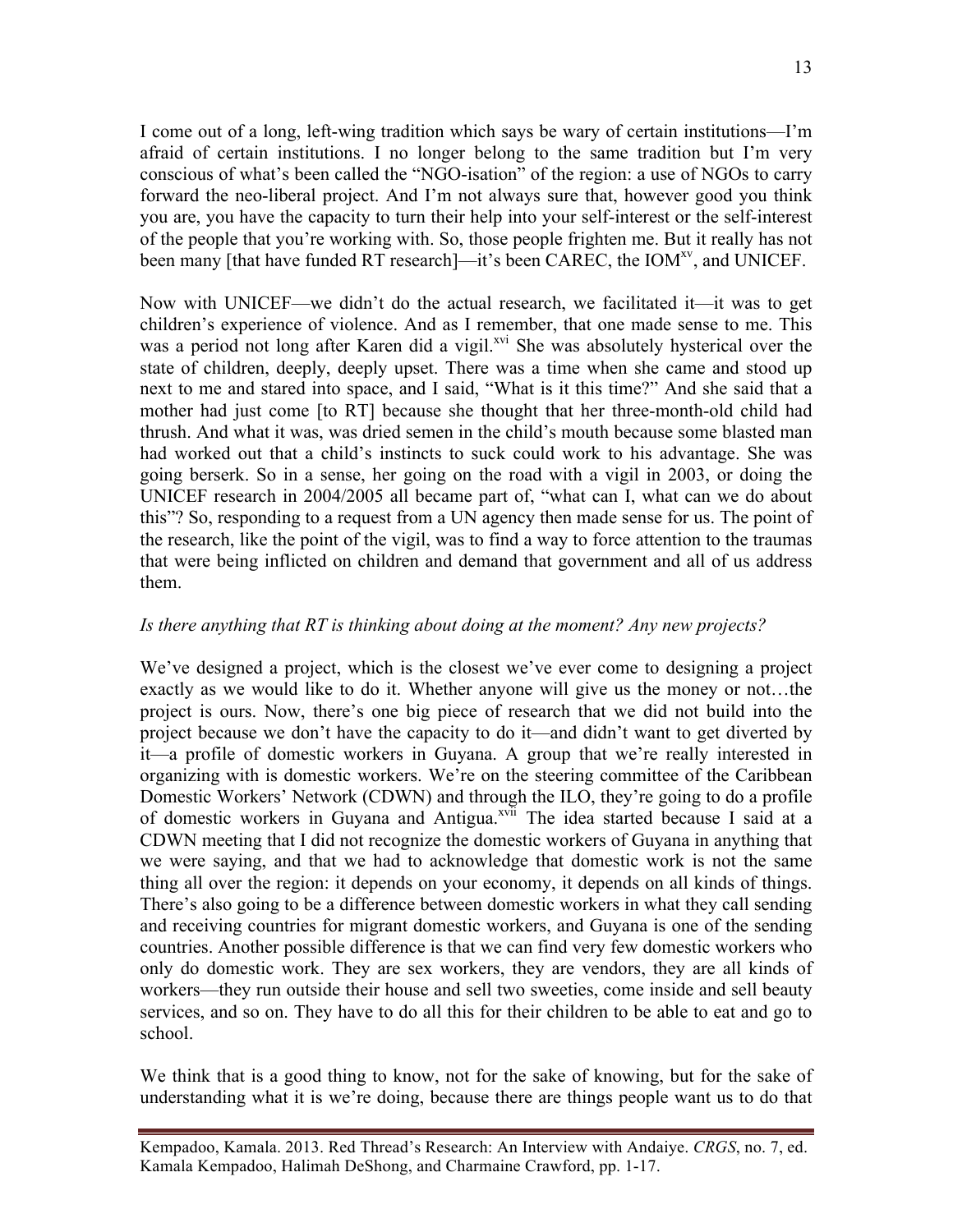sound wrong. But we have to prove them wrong. For example, under the CARICOM Single Market and Economy Free Movement of Persons, to exercise their right to travel around the region for domestic work, women will have to do a Caribbean regional vocational qualification. And we think that this is about policing domestic workers, and not anything to do with facilitating their movement in the region to do domestic work. But we have to show that. Because the women are doing quite a fine job at the moment traveling up and down this region without anybody's permission, and now they want them to show a piece of paper which many will find it difficult or impossible to get. Few domestic workers here can do the kind of course we hear people talking about—they

would have to pay for it, take time off work, maybe have pre-qualifications they don't have and show no signs of needing—we need to show that.

Anyhow, that's not built into the proposal but what would be built in would be—and again, we don't think about this as research in the first place—a drop-in centre for domestic workers, because women who are domestic workers don't know if they have any labour rights. All these women are just "unorganized" and the unions don't care about them. So obviously in the process of giving them advice, you yourself are making records out of which you discover things, in the same way as we did and do out of the violence drop-in centre.

The method that we're trying to use with the violence drop-in centre is that you provide a service, that as far as possible you train women so that the service becomes, at least partially, self-help, so people understand the law, and so on. One woman told us one day that she went to court and "The lawyer din come and I just come there and talk for myself because I did know what I was talking". So you do the self-help. But you also are trying in the process to identify, along with the women, changes that we all want and need in policy and law…So that drop-in centre is on violence, and we're going to do a drop-in centre principally for domestic workers. But since there is, as we say, no such thing as a pure domestic worker, it's really for everybody.

It is preferably documentation, as distinct from what you store in your head documentation from the service—that becomes the source of your advocacy and campaigning…In terms of dissemination, we're going to do a TV talk show and stop the vain attempt to write. We are going to do a TV talk show, and the talk show in part should be fed by that documentation.

We haven't yet talked about the race research, which I don't know if we'll be able to finish, but we could not have done that without Alissa.<sup>xviii</sup> This is how that research came about. In 2001, when post-electoral violence escalated following a jailbreak of five men who went on a rampage [and] whose motives were at once political, racial and criminal— Alissa wanted to research that with Red Thread.<sup>xix</sup> And we could not get people to talk. We found one person who would talk, and then he died in an accident—one person who was prepared to tell us something that was not widely known, what those men were doing to women in Buxton, $^{xx}$  which is rape with guns... And, of course, Black people around us were getting nervous because you know "We always put our dirty linen outside." But we say "Whether your linen is dirty or not, you have to put it out"—and what we have to try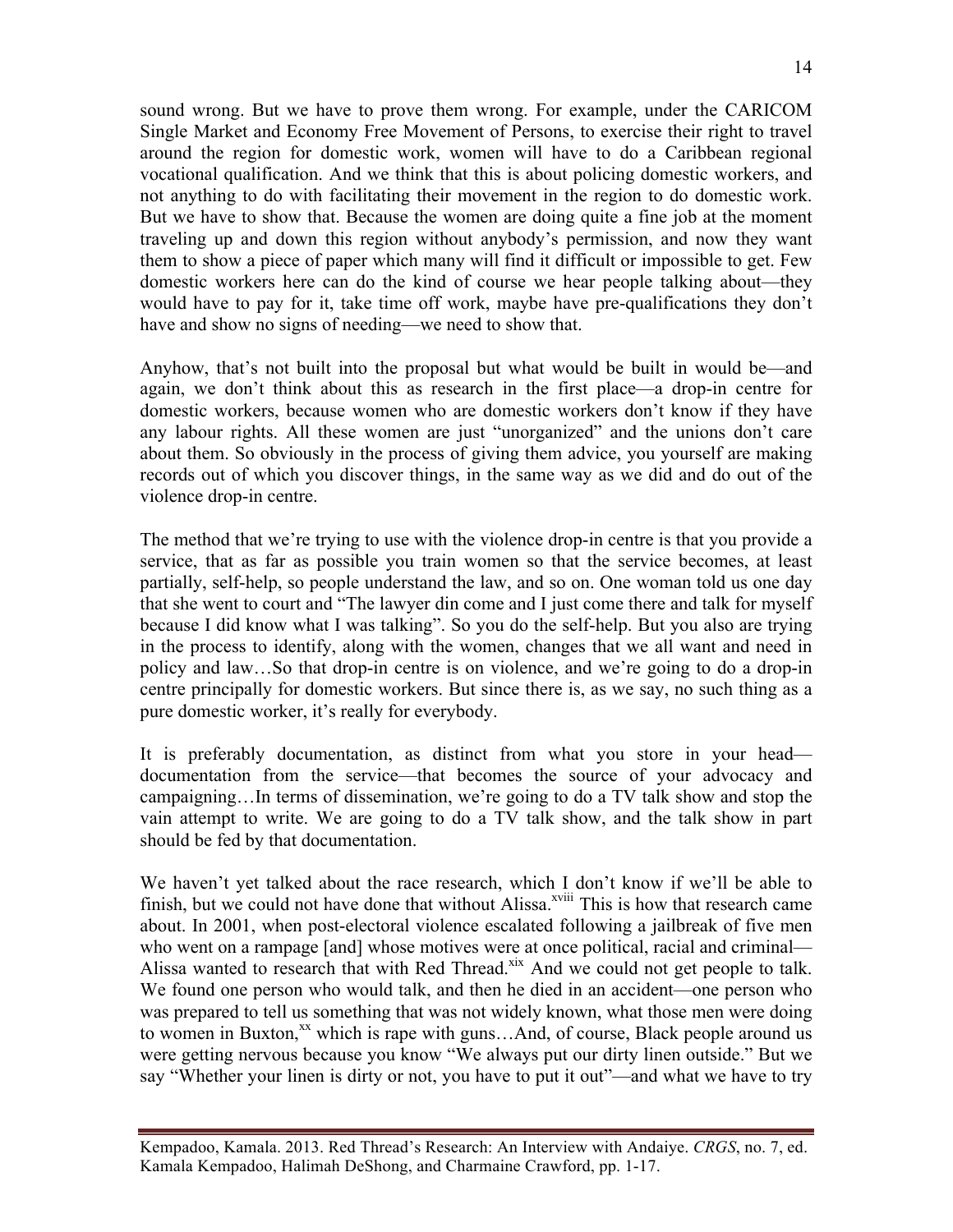to ensure is that all dirty linen comes out. We have to stop hiding these truths which fester and fester.

The one thing that kept on coming up during discussions about 2001 was something I think we all know, but it was nonetheless startling. It was how alive 1964, which was the height of the violence of the 1960s, is in everybody's consciousness, even if they weren't alive at the time. They might not know the exact year, but they would tell you something about it. And so, eventually, we decided to research 1964, and essentially she (Alissa) is doing the interviews with Joycelyn [Bacchus]. We're in a total dilemma over how to use it, and are in a conversation with a friend about whether there's a way that film can do it. So we haven't dropped it, it's been going on for ages, but I mention it because it's a good example of something where you do need the other skills that you don't have, and it would be stupid to pretend you have them or to try to build them. We don't have them here and we can't have all skills ourselves. But the aspects of interviewing skills that can be passed on, Alissa is passing on to Joycelyn, while at the same time relying on Joycelyn's greater knowledge of Linden, which is where some of the worst violence was in 1964.

#### *To wrap up, RT doesn't really do research as something distinct, although it's an integral part of what it does. Is there a name for what you do?*

No. You know when CAFRA<sup>xxi</sup> started—the very name was research and action—the notion was, you do research and then you do action. That one-step, two-step kind of notion. No. I don't know any kind of name for all we've done, because it is such a gamut. One of the reasons I did the phase explanation is because what we did with sex work or with domestic violence is not similar to what we do now. What we do now are all various forms of organizing at the grassroots, using all the various methods of other sectors. What we do now is far more under our control, in terms of deciding to do it, designing it, and using methods that are manageable by more and more of us. And now the search is for methods for publicizing that are also manageable by us. If that has a name other than organizing, I don't know what it is…It's really that there is a politics which drives your campaigning, and your campaigning includes your research.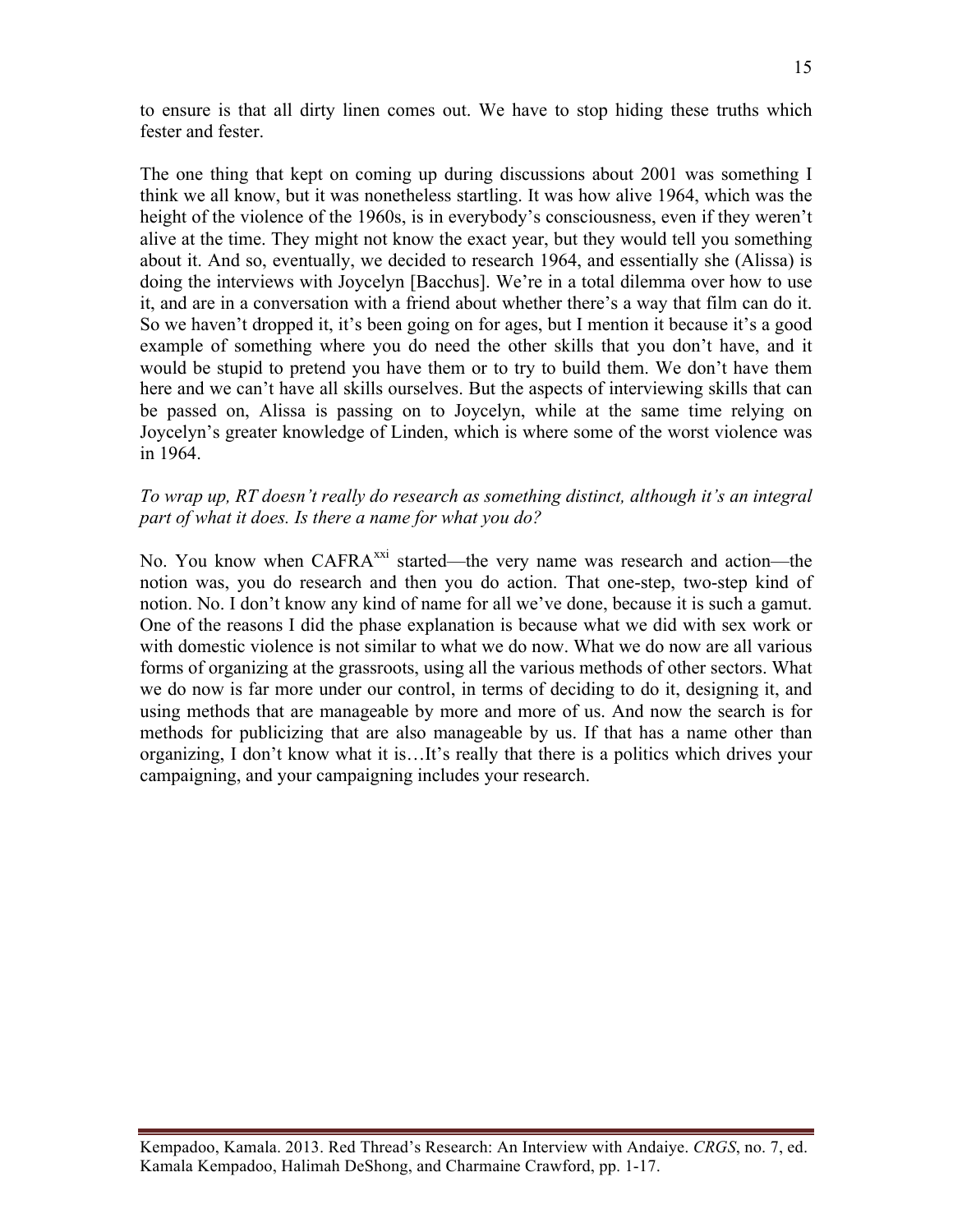#### **Notes**

III The other three were Diana Matthews who migrated soon after Red Thread started, Karen de Souza and Andaiye

Linda Peake teaches at York University. The studies referred to here were published as Red Thread Women's Development Programme, "Givin' Lil' Bit Fuh Lil Bit': Women and Sex Work in Guyana," in Kempadoo, Kamala, ed., *Sun, Sex and Gold: Tourism and Sex Work in the Caribbean (*Boulder: Rowman & Littlefield, 1999) and Red Thread's *Study on Reproductive and Sexual Health and Domestic Violence: Issues of Women in Guyana*, Guyana, 2000.<br>
<sup>V</sup> Cora was a founding member of Red Thread in 1986 and remained an active member and a point of

reference in Red Thread until her death in 2012 at the age of 62.<br><sup>vi</sup> This is Selma James' explanation of what Marx tried to find out with his 100 Questions.

vii In 1982, the English Collective of Prostitutes (ECP), an autonomous group in the Wages for Housework Campaign, carried out a 12-day occupation of a church in London to demand support for prostitutes in their conflict with the police. The ECP was backed by Women against Rape and Black Women for Wages for Housework, two other groups in the Campaign. In London, as International Secretary of the WPA, Andaiye actively worked in support of the occupation.

vill Before and during Beijing, where Andaiye was a Guyana delegate and a CARICOM-employed adviser to the CARICOM Ministers responsible for Women's Affairs attending the Conference, she worked to get support for the Campaign's lobby to win agreement on the inclusion of counting unwaged work in the Beijing Platform for Action.

 $\overline{a}$  The early 1960s witnessed some of the worst racial violence in Guyana's history. By the end of it, Guyanese of Indian and African descent had fled and been chased out of their communities and came to live in communities that were racially homogeneous.

<sup>x</sup> Sistren Theatre Collective, formed in 1977, is a Jamaican women's organization. The video, *Sweet Sugar* Rage (1985), documents conditions of female sugar workers, including their experiences of sexism in the trade union.

<sup>xi</sup> In Guyana, after Indian indentured labourers replaced enslaved Africans on the sugar plantations following Emancipation, field workers in sugar have been so overwhelmingly Indo-Guyanese that Guyanese people think of cane cutting as an "Indian" occupation everywhere.

<sup>xii</sup> Red Thread has done a fair amount of work on the West Coast of Berbice, so this is in reference to the Corentyne, which is the section of Berbice to the east of the Berbice river, stretching all the way to Guyana's border with Suriname. Both the sex work research and the trafficking in persons research was done on the Corentyne, but the main impediment to doing more work there was the same as for other parts of the country—not enough money.<br>
<sup>xiii</sup> The Women and Development Unit of the School of Continuing Studies at the University of the West

Indies, Cave Hill campus, Barbados.

 $x^2$  The People's Progressive Party (PPP) is, since 1992, the ruling party. The People's National Congress (PNC) is the main opposition party.<br>
<sup>XV</sup> IOM is the International Organization for Migration.

<sup>xvi</sup> In 2003, Karen de Souza led a Red Thread 24-hour vigil from April 17 to April 30 for a schoolboy, Joshua Bell, who was kidnapped and murdered.

<sup>xvii</sup> Since the interview was done, the Government of Antigua and Barbuda decided to do a profile of domestic workers there, so the ILO research is on Guyana alone.

i  $^{\text{i}}$  There are several publications by and about Red Thread. One of the more comprehensive was written by Andaiye and published as "Red Thread: the Red Thread story." in Brown, Suzanne Francis, ed. Spitting in *the Wind: Lessons in Empowerment from the Caribbean* (Kingston: Ian Randle Publishers, 2000).<br><sup>ii</sup> The Working People's Alliance (WPA) was a political party—which always functioned more like a

movement—launched in 1979 in opposition to an authoritarian regime. It was pro-working class and, in a country with deep racial divisions, especially between Guyanese of Indian and African descent, it was multi-racial. It had a collective leadership, but its popular leader was Walter Rodney until his assassination on June 13, 1980.